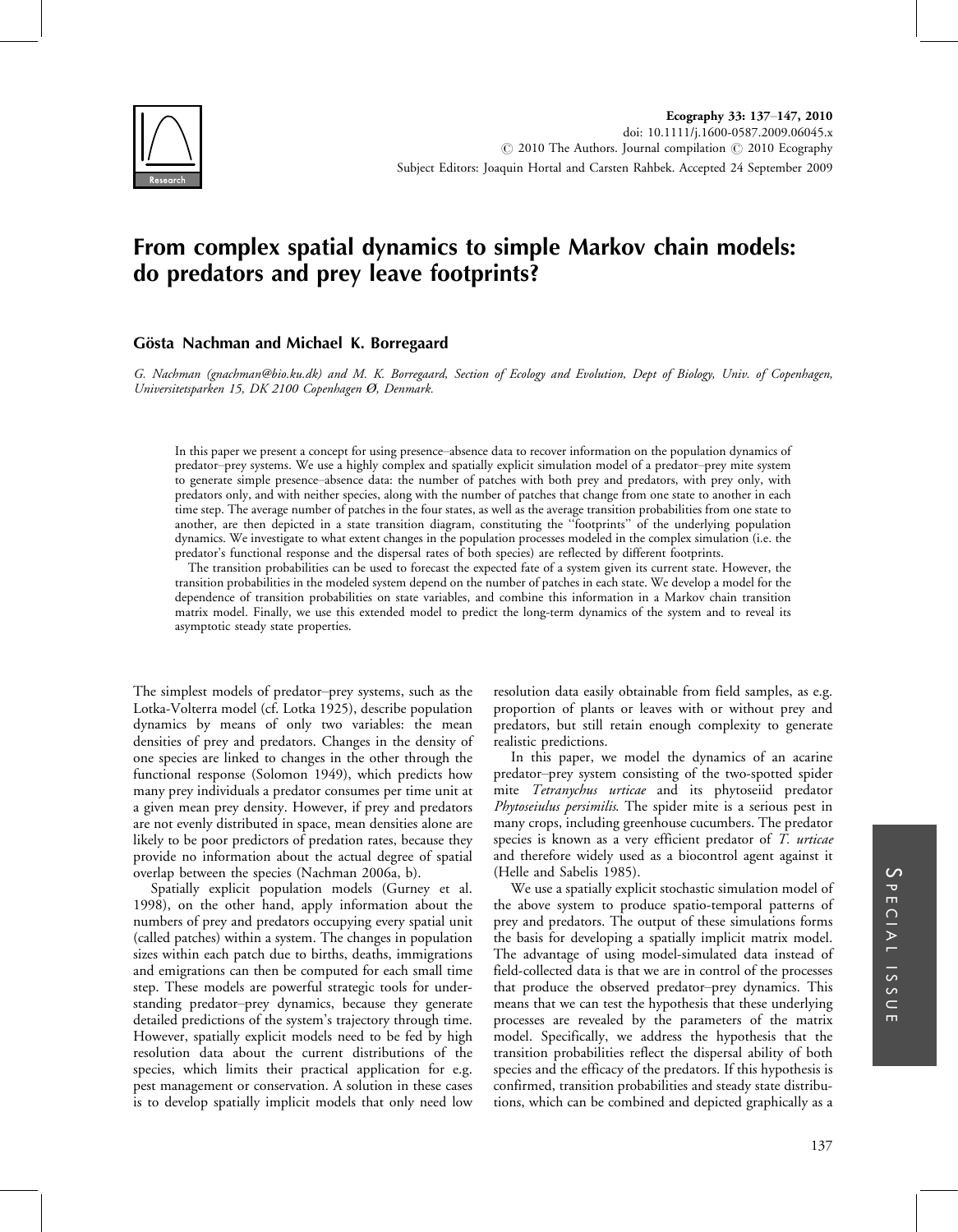''footprint'' diagram, may serve as a diagnostic tool under field conditions, with application for e.g. pest control.

The spatially implicit model is based on a model by Maynard Smith (1974), who simplified predator-prey dynamics by dividing patches into a set of categories: empty, inhabited by few individuals (of prey and/or predators), or inhabited by many individuals. Gurney and Nisbet (1978) simplified this classification further to just four groups: patches with both prey and predators, with prey only, with predators only, and empty patches. Over a certain time interval patches are likely to change from one state to another. The likelihood of such discrete events can be expressed through transition probabilities, which are elements of a finite Markov chain model and are defined by a transition matrix (Dharmadhikari 1963). Once the elements of the transition matrix and the current state of the system are known, it is straightforward to calculate the expected state of the system after one time step, and to do this recurrently for any desired number of time steps. Matrix transition models (also called population projection matrices) are useful as analytical and predictive tools in e.g. conservation (Lusseau 2003), landscape management (Yemshanov and Perera 2002) and pest control strategies (Woolhouse and Harmsen 1991).

A challenge for applying matrix models to predator-prey systems is that the transition probabilities are likely to be non-stationary, i.e. to depend on the number of patches in each state; e.g. if there are many patches already containing prey, it is more likely that an empty patch will be occupied by prey in the next time step (Gurney and Nisbet 1978, Woolhouse and Harmsen 1987a, b). We apply a correlation-based approach to identify simple functional relationships between the state variables and the transition probabilities and use simulated data to parameterize these relationships. The resulting projection matrix can be used to predict the system's asymptotic behaviour in order to investigate emergent properties such as stability, bifurcations, sensitivity etc. (Caswell 2001).

# Methods

## The biological system

As the biological background for modeling, we used a series of experiments conducted in  $500 \text{ m}^2$  commercial greenhouses (Nachman 1981). Each greenhouse hosted 720 cucumber plants arranged in 8 rows. Early in the growing season every second plant in the greenhouses were inoculated with five or six adult female spider mites and two days later two, three or four adult female predators were released onto the same plants. The plants were sampled every week during the following 23 weeks. At each sampling occasion 36 plants were randomly selected and three leaves were picked from each. All mites occurring on their lower leaf surface were counted. Details on the biology of the involved species can be found elsewhere (Helle and Sabelis 1985).

#### The simulation model

The complex simulation model used to simulate the greenhouse system and to parameterize the transition matrices

is described in Nachman (2001). Basically the model applies a metapopulation concept where each plant in a greenhouse is considered as a patch with its own local dynamics. In contrast to the classic metapopulation approach (Levins 1969), the model is spatially explicit with respect to patch location. Furthermore, patches are characterized by their size/quality and the numbers of individuals present. Finally, dispersal from a patch is condition-dependent and the likelihood that an individual succeeds to move from one patch to another depends on the distance between them. The model incorporates demographic stochasticity to cope with discrete events as births, deaths, immigrations and emigrations; this stochasticity plays an important role in creating patch asynchrony (Nachman 1987a, b). Sex and age structure of the populations are modeled implicitly by using weighted parameter values. The model is implemented in Delphi 7 (Borland).

The model described in Nachman (2001) applied Holling's (1959) disc equation to model the functional response of P. *persimilis*. Since this model assumes that the predators search for prey at random, it is unrealistic when the prey is patchily distributed and the predators exert nonrandom search (Nachman 2006a). The problem was partly alleviated in Nachman (2001) by increasing the parameter expressing the predator's attack efficiency, but since then a more mechanistic functional response model has been proposed (Nachman 2006b). It incorporates the spatial distribution of the prey among leaves within plants, the aggregative response of the predators to the prey distribution and mutual interference among searching predators. This new model was chosen to represent the functional response of *P. persimilis* in the simulations.

#### The simulations

The model simulated a greenhouse system consisting of 400 fully grown plants arranged in 8 rows. The distances between plants and the physical conditions were assumed to be the same as those described in Nachman (2001). At day 0, every second plant was inoculated with 60 spider mites, and two days later the same plants were inoculated with 3 predatory mites. The duration of a simulation was set to 3000 d. Provided both mite species were still present in the system at the end of a simulation, the last 2000 d were used for the subsequent analyses. For each of the 2000 d, the following information was recorded: average number of prey and predators per plant, the number of plants without mites, with both species, with prey only and with predators only, and the number of transitions from one state to another during the preceding day. The growing season for greenhouse cucumbers is normally ca 200 d, but since we were interested in the long term dynamics of prey and predators, it was necessary to assume that the plants do not deteriorate for reasons other than exploitation by the spider mites, and that they are able to recover from any level of damage; though the time to recover completely increases with the severity of the damage. This assumption also facilitates generalization to other multipatch systems, where the level of biological patch deterioration is often negligible.

The model was used to simulate six different scenarios: Scenario 1: the prey is patchily distributed among leaves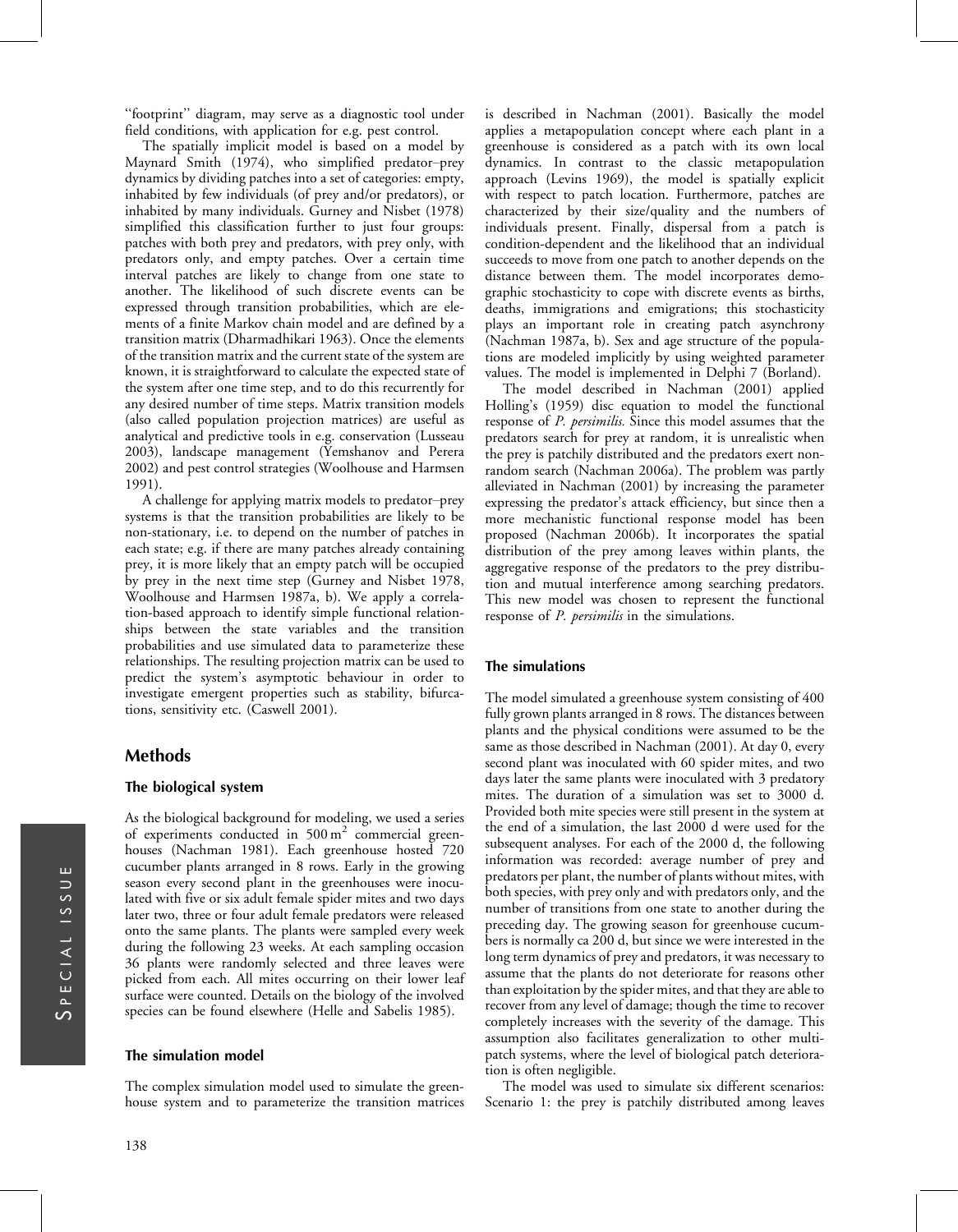within plants and the predators search non-randomly. This scenario served as the standard case against which the other five scenarios were compared. The simulations were based on the default parameter values in Nachman (2001, 2006b). Scenario 2: the prey is distributed as in Scenario 1, but the predators exhibit random search. Since it turned out that a randomly searching predator performed so poorly that it could not obtain sufficient prey for its survival, we assumed that low predation efficiency is partly compensated by a better ability to exploit consumed prey. This was achieved by doubling the per capita birth rate and halving the per capita death rate compared with the predator in Scenario 1. Scenario 3: as Scenario 1 except that the prey is evenly distributed among leaves within plants. Scenario 4: as Scenario 1 except that the dispersal rate of the prey is reduced by a factor 10. Scenario 5: as Scenario 1 except that the dispersal rate of the predator is increased by a factor 10. Scenario 6: as Scenario 1 except that the dispersal rate of the prey is reduced by a factor 10 and the dispersal rate of the predator is increased by a factor 10.

In order to compare the state transition diagrams (called ''footprints'') originating from different scenarios, it is necessary to compare them with the variation among replicates within the same scenario; this ensures that the differences are not just due to the inherent stochasticity associated with the simulations. We therefore also ran six replicates of Scenario 1 and calculated the standard deviation of the state variables and the transition probabilities after subjecting the data to an arcsine square root transformation. 95% confidence limits for the variables were obtained after a back transformation (Sokal and Rohlf 1995).

#### The matrix model

The full transition matrix can be described by considering that at any given time  $t$  a patch (plant) can be in one of the four states: occupied by neither species (State 1); occupied by prey only (State 2), occupied by both species (State 3), and occupied by predators only (State 4). The distribution of the  $N$  plants in each of the four states at time  $t$  can be expressed as a vector with four elements  $\mathbf{Q}(t)$  =  ${Q_1(t) \quad Q_2(t) \quad Q_3(t) \quad Q_4(t)}$  where  $Q_i(t)$  denotes the number of plants in state  $i$  ( $i=1, 2, 3, 4$ ). Note that  $\Sigma_{i=1}^4 Q_i(t) = N$  and that  $\Sigma_{i=1}^4 q_i(t) = 1$ , where  $q_i$  is the proportion of plants in state *i*, i.e.  $q_i = Q_i/N$ . The probability that a plant will be in state *i* at time  $t+1$  given it is in state *j* at time  $t$  (*j* = 1, 2, 3, 4) is denoted  $a_{ij}$ . Hence, the index  $j$  represents the donor state and index  $i$  the recipient state (Caswell 2001).

The state vector **Q** at time  $t+1$  can therefore be found as

99.5

$$
\mathbf{Q}(t+1) = \begin{cases} Q_1(t+1) \\ Q_2(t+1) \\ Q_3(t+1) \\ Q_4(t+1) \end{cases}
$$
  
= 
$$
\begin{cases} a_{11} & a_{12} & a_{13} & a_{14} \\ a_{21} & a_{22} & a_{23} & a_{24} \\ a_{31} & a_{32} & a_{33} & a_{34} \\ a_{41} & a_{42} & a_{43} & a_{44} \end{cases} \begin{cases} Q_1(t) \\ Q_2(t) \\ Q_3(t) \\ Q_4(t) \end{cases} = \mathbf{AQ}(t)
$$
 (1)

where A is a non-negative transition matrix. The values of  $a_{ij}$  are constrained by  $a_{ij} \ge 0$  and  $\sum_{i=1}^{4} a_{ij} = 1$  for  $j = 1, 2,$ 3, 4.

The transition probabilities for the time interval  $(t, t+1)$ are estimated from sampling data as

$$
\hat{a}_{ij}(t) = \frac{n_{ij}}{Q_j(t)}\tag{2}
$$

where  $n_{ij}$  denotes the number of transitions from state j to state i.

Transition probabilities depend on the time intervals between successive samplings. The shorter the intervals, the less likely it will be that a patch changes to another state, and in particular that a patch passes through more than a single state. Ideally, the system should be sampled at intervals that are so short that the likelihood that a patch undergoes more than a single transition can be ignored. This reduces the 16 elements of the full 4 times 4 transition matrix to (maximally) 12 non-zero elements: the probabilities for each of the four patch types to remain the same type, change to the next type in the sequence, or revert to the immediately preceding type. Because a patch is allowed to revert to the preceding type, the matrix includes more than the eight non-zero elements employed when a unidirectional sequence is assumed. A unidirectional cyclic sequence from state 1 through state 4 and back to state 1 was suggested by Gurney and Nisbet (1978) as sufficient to model Huffaker (1958) and Huffaker et al.'s (1963) experiments with acarine prey and predators in a patchy system composed of oranges; however, as pointed out by Woolhouse and Harmsen (1987a), at least some of the transitions are likely to be reversible. For instance, predators may leave a patch before all prey individuals have been consumed or new prey individuals may move to patches where only predators remain after having eradicated prey individuals from the patch.

#### Test for stationarity

Time-homogeneity of the transition matrix was tested by means of log-linear analyses; this method is recommended by Caswell (2001) as an alternative to the procedure proposed by Anderson and Goodman (1957). Matrices that fail to be time-homogenous because one or more of its transition probabilities vary with time are said to be nonstationary (Anderson and Goodman 1957). Log-linear analysis was also applied to check the similarity of matrices obtained from replicated runs of the same model and to test whether matrices obtained from different models differ significantly. The log-linear analyses were carried out by means of PROC CATMOD in SAS Enterprise guide 4.1 (SAS Inst.).

## State transition diagrams

The average values of  $q_i(t)$  and  $a_{ij}(t)$ , recorded on a daily basis for the last 2000 d in a simulation, were visualized graphically as a state transition diagram, where states are represented by circles with an area proportional to the average value of  $q_i$ , and transitions are represented by arrows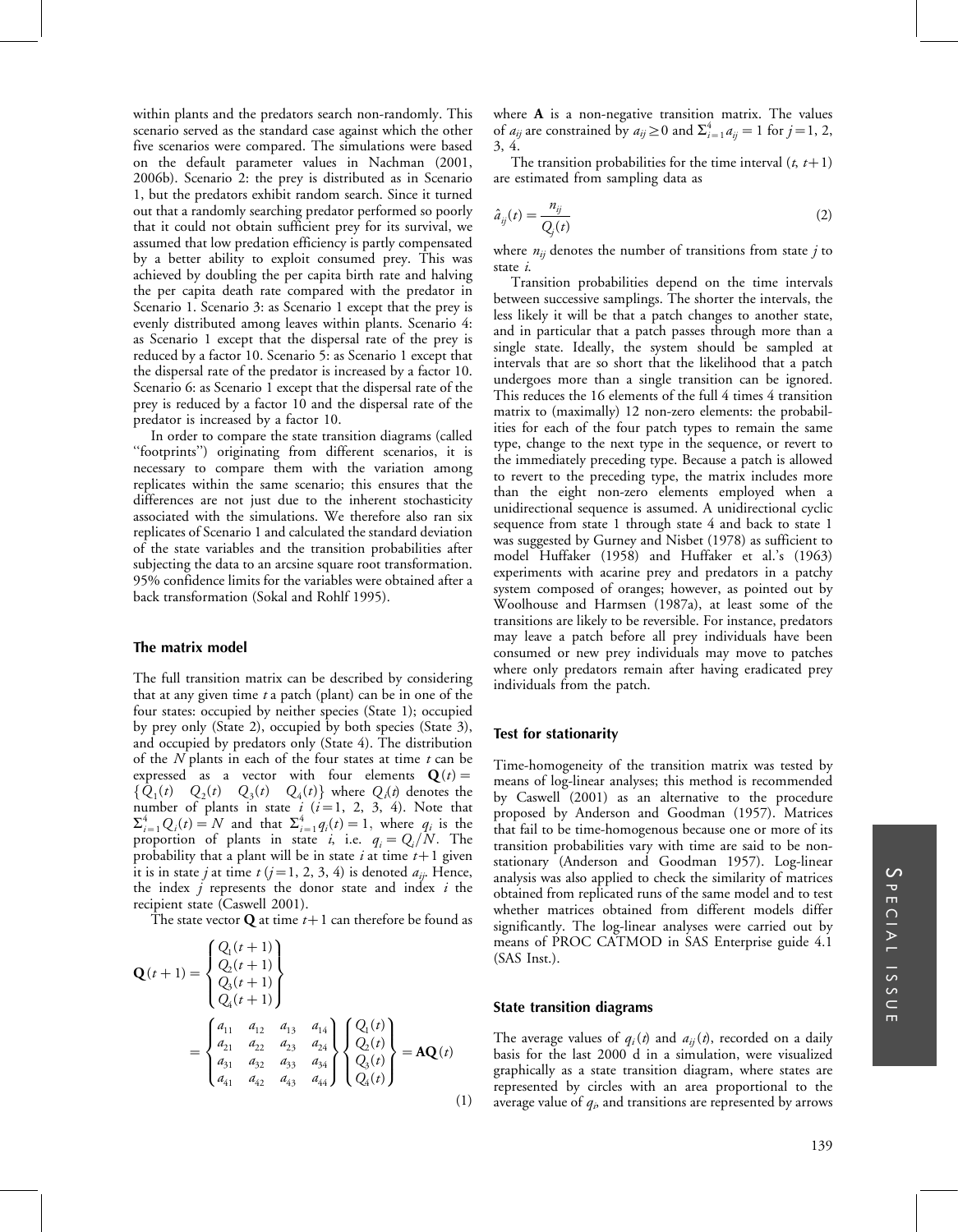connecting state  $j$  with state  $i$ . By discarding the first 1000 d of a simulation we achieved convergence of the average values of  $q_i(t)$  and  $a_{ii}(t)$  to values that are insensitive to short-term variations and thus reflect properties (or ''footprints'') of the underlying processes.

#### Modeling transition probabilities

If tests for time-homogeneity show that transition probabilities vary with time, the next step is to investigate whether the variation can be related to the current state of the system.

Since we had no a priori assumptions concerning the quantitative relationships between transition probabilities and state variables, we first formulated a fairly simple and general model for such a relationship, namely

$$
a_{ij} = c_{ij} L_{ij}(\mathbf{q})^{b_{ij}} \quad (0 \le a_{ij} \le 1; 0 \le c_{ij} \le 1)
$$
 (3)

where  $L_{ij}(\mathbf{q})$  is a linear combination of the four state variables  $q_1$ ,  $q_2$ ,  $q_3$ , and  $q_4$  ( $0 \le L_{ij}(\mathbf{q}) \le 1$ ), while  $b_{ij}$  and  $c_{ij}$ are non-negative constants. Thus,  $b_{ij}=0$  implies that  $a_{ij}$  is independent of the current state of the system and equal to  $c_{ij}$ , whereas  $b_{ij}$  > 0 means that  $a_{ij}$  increases with  $L_{ij}(\mathbf{q})$ provided  $c_{ij} > 0$ . The relationship between  $L_{ij}(\mathbf{q})$  and  $a_{ij}$  is downward accelerating for  $0 < b_{ij} < 1$ , linear for  $b_{ij} = 1$  and upward accelerating for  $b_{ij} > 1$ .

For each of the 12 non-zero matrix elements  $(a_{ii})$  we screened all 14 linear combinations of  $q_1$ ,  $q_2$ ,  $q_3$ , and  $q_4$ (except the sum of all four) to find the linear combination that yielded the highest positive Spearman correlation coefficient between  $a_{ij}$  and  $L_{ij}(\mathbf{q})$ . This linear combination was then chosen as candidate for estimating the parameters of eq. 3. The Solver tool in Excel was used to maximize the log likelihood function (Supplementary material) by means of iteration. Once the best set of parameter values had been identified, we used Akaike's information criterion  $(AIC)$  to test whether a state-dependent model performed significantly better than the concomitant state-independent model derived by setting  $b_{ij}=0$ . The difference between the models was tested by means of a  $\chi^2$ -test, because twice the difference in AIC between the full and the reduced model, nested within the former, is distributed approximately as  $\chi^2$  with v degrees of freedom, where v is the difference in DF between the two models (Hilborn and Mangel 1997).

#### Matrix modeling

When the transition probabilities of the projection matrix (eq. 1) have been parameterized based on eq. 3, the model can be reiterated to reveal the system's dynamics. In particular we are interested in finding the long-term (asymptotic) steady state distribution of  $Q$  or  $q$ , because this tells us whether the system is inherently stable with respect to coexistence of prey and predators, i.e. the system returns to equilibrium after a small perturbation. Since the system may possess more than a single steady state, the stability domain was explored by varying the initial state distribution (denoted  $Q(0)$  or  $q(0)$ ).

We examined the effect of the initial state distribution on the asymptotic behavior of the model by varying  $q_1(0)$ ,  $q_2(0)$ ,  $q_3(0)$ , and  $q_4(0)$  in steps of 0.1 under the constraint that the four state variables should sum to unity. This gives 286 different combinations.

## Results

#### The simulations and their footprints

Figure 1 shows the predator-prey fluctuations of the six scenarios while Fig. 2 shows the concomitant footprints. Table 1 summarizes the outcome of all simulations including the replicated runs of Scenario 1.

In Scenario 1 both species exhibited violent and irregular fluctuations. As seen from Fig. 2, on average, 95.9% of the plants were occupied by mites. 67.1% of the plants hosted both species, 27.1% only prey and 1.6% only predators. Clean plants had on average 4.9% chance per day of being colonized by prey and 4.1% chance of being colonized by predators. Once a plant was inhabited by prey, its chance of also being colonized by predators was 7.2% per day, which means that the average time elapsing from being invaded by prey to being colonized by predators can be found as

$$
\frac{1}{-\ln(1 - 0.072)} = 13.4 \text{ d.}
$$

In Scenarios 2 and 3, the predators were assumed to forage less efficiently than in Scenario 1. As a consequence they were unable to eradicate the prey from a plant, so plants in state 4 were absent and the same applies to plants in State 1. Occasionally predators went extinct on a plant but the likelihood of such an event was 0.3 and 1.1%  $d^{-1}$ for Scenarios 2 and 3, respectively. Plants with only prey were almost immediately colonized by predators, so that plants on average remained unprotected for only two days. Thus, the lower efficiency of the predators was compensated by their ubiquitous presence. Both scenarios were significantly different from Scenario 1 with respect to state variables and transition probabilities (log-linear analysis:  $p < 0.001$ ); accordingly, the footprints (Fig. 2b, c) look very different.

The reduced dispersal rate of the prey in Scenario 4 caused a significant reduction in the percentage of plants with prey only (from 27.1% in Scenario 1 to 14.8% in Scenario 4), partly because the transition probability from clean to prey infested plants declined from 4.9% in Scenario 1 to 3.9% in Scenario 4, and partly because plants with prey alone were more quickly infested with predators in the latter scenario. The proportions of plants with both species and with predators alone were significantly higher in Scenario 4 than in Scenario 1 (Table 1).

The increased dispersal rate of the predators in Scenario 5 significantly increased the transition probability from State 1 to State 4 and vice versa, and from State 2 to State 3 and vice versa in comparison with Scenario 1 (Table 1). This shows that the highly mobile predators more quickly colonize new plants but on the other hand also leave them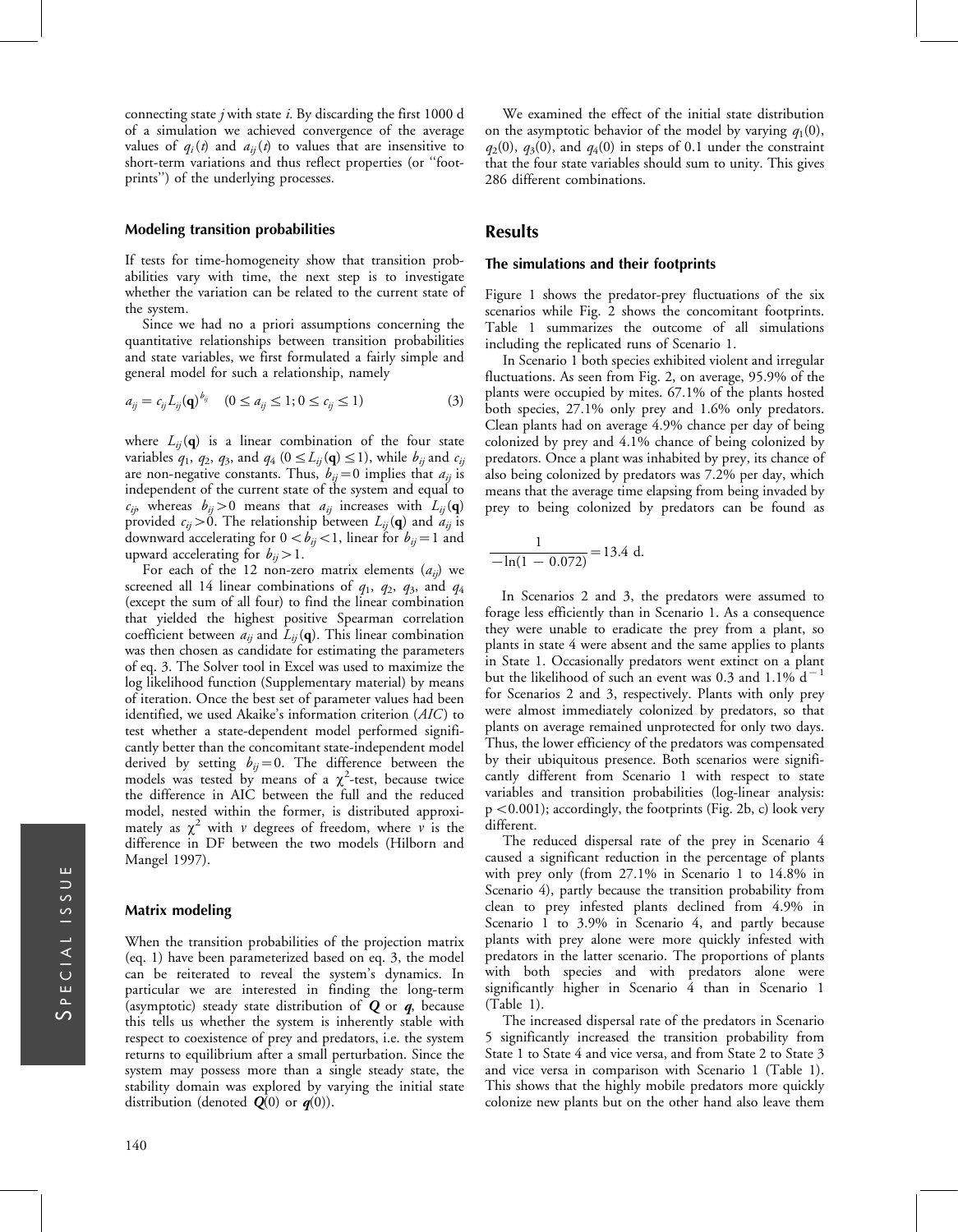

Figure 1. Temporal dynamics of prey (blue line) and predators (red line) during the last 2000 d of a simulation. Scenario 1 (the standard case); prey is patchily distributed within plants and the predators exhibit non-random search; Scenario 2: the prey is patchily distributed within plants, but the predators exhibit random search; Scenario 3: the prey is evenly distributed within plants; Scenario 4: like Scenario 1 except that prey dispersal is reduced; Scenario 5: like Scenario 1 except that predator dispersal is increased; Scenario 6: like Scenario 1 except that prey dispersal is reduced and predator dispersal is increased.

again more rapidly. Plants colonized by prey alone are found by predators within 7.4 d on average.

Finally, in Scenario 6 when the dispersal rate was reduced for the prey and increased for the predator, the chance that a clean plant was colonized by prey decreased to 3.4% and the chance that it was colonized by predators increased to 14.9%  $d^{-1}$  (Table 1). The chance that a plant with prey alone is colonized by predators increased to 18%  $d^{-1}$ , which means that a plant on average is left unprotected for only five days.

Overall, there are consistent differences between the footprints of the six scenarios. This is especially clear for Scenarios 2 and 3 versus all other scenarios, indicating a strong effect of the predator's functional response on the resultant state distributions.

#### Dynamics of state distributions

The upper panel of Fig. 3 shows the temporal variation in state distribution obtained from the simulation of Scenario 1 (Fig. 1), while the lower panel shows the development in state distribution averaged over time. The latter can be interpreted as the expected distribution of plants at time  $t$  when the initial distribution is known. The expected distribution gradually approaches a stable state distribution, which after 3000 d is found to be 5.3% empty plants, 29.5% plants with prey alone, 63.5% with both prey and predators, and 1.7% with predators only. This distribution is close to the one shown in the footprint diagram (Fig. 2), The latter, however, discards the transient period, which arbitrarily was set to the first 1000 d of a simulation.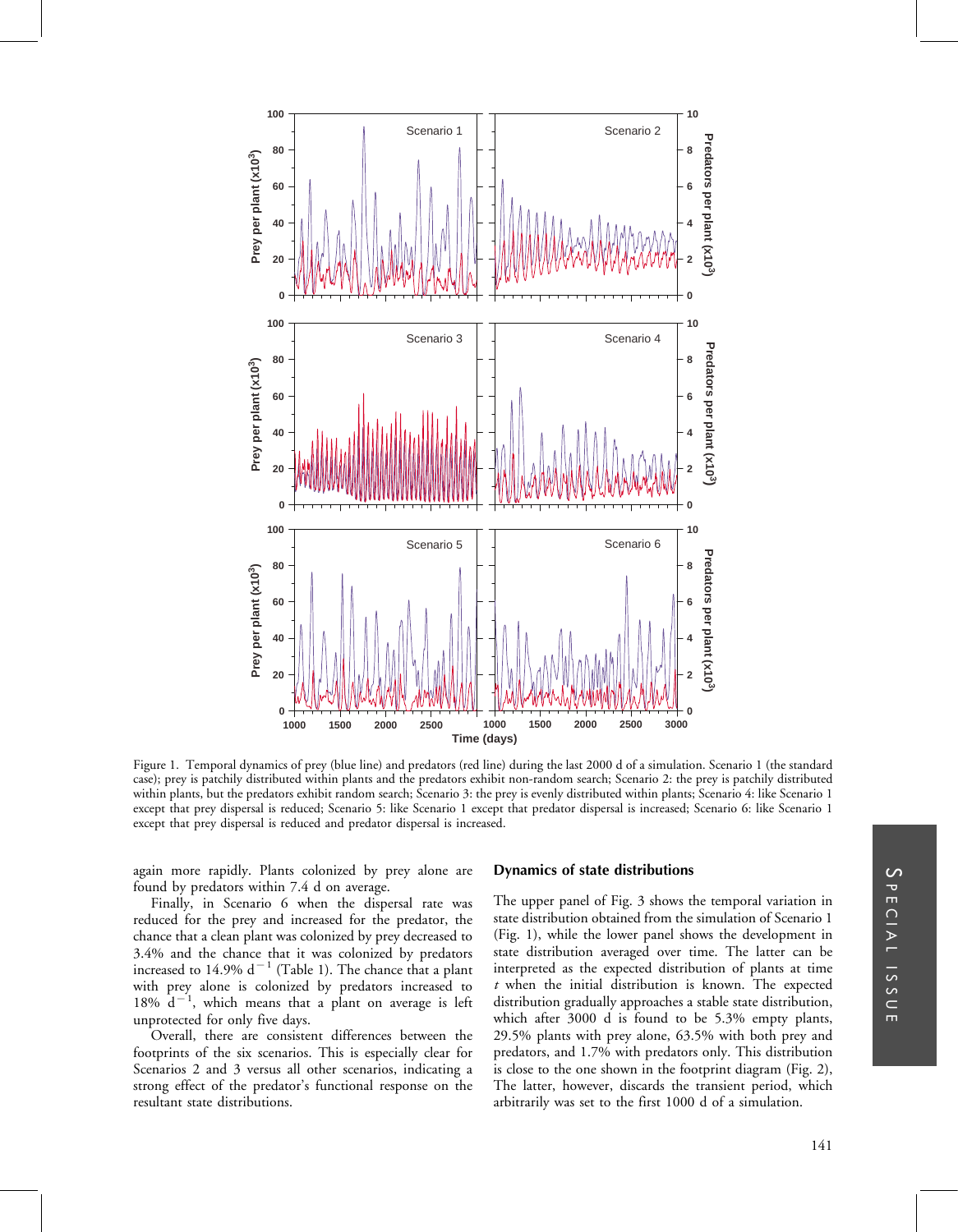

Figure 2. Transition diagrams (also called ''footprints'') of the six scenarios. The framed values show the proportion of total time plants on average spend in the various states (also indicated by the circle's area). The arrows connecting the states mark the transitions with the associated transition probabilities annotated. Note that the transition probabilities from a state may not necessarily sum to unity because rare transitions involving more than a single event are omitted. State 1 (green) is empty, State 2 (blue) is with prey alone, State 3 (purple) is with both species and State 4 (red) is with predators alone.

#### Variation among scenarios

The six replicates of Scenario 1 showed little variation among the individual replicates. Thus, the coefficient of variation (CV) ranged from 0.05 to 1.2% for the state variables, and from 0.002 to 1.9% for the transition probabilities. The variation among scenarios was considerably larger than the within-scenario variation, both with respect to state variables and transition probabilities (Table 1) which is a prerequisite for comparing footprints obtained from scenarios with different population dynamics. Thus, Scenario 1 could be separated from the five other scenarios on at least one, but in most cases several, parameters.

#### Test for stationarity

The log-linear analyses of the transition matrices clearly showed for all scenarios that the transition probabilities were non-stationary ( $p < 0.0001$ ). Consequently, at least some of the transition probabilities are likely to be statedependent.

#### Modeling transition probabilities

Table 2 gives an overview of those linear combinations of  $q_i$  $(i=1, 2, 3, 4)$  that correlated best with the transitions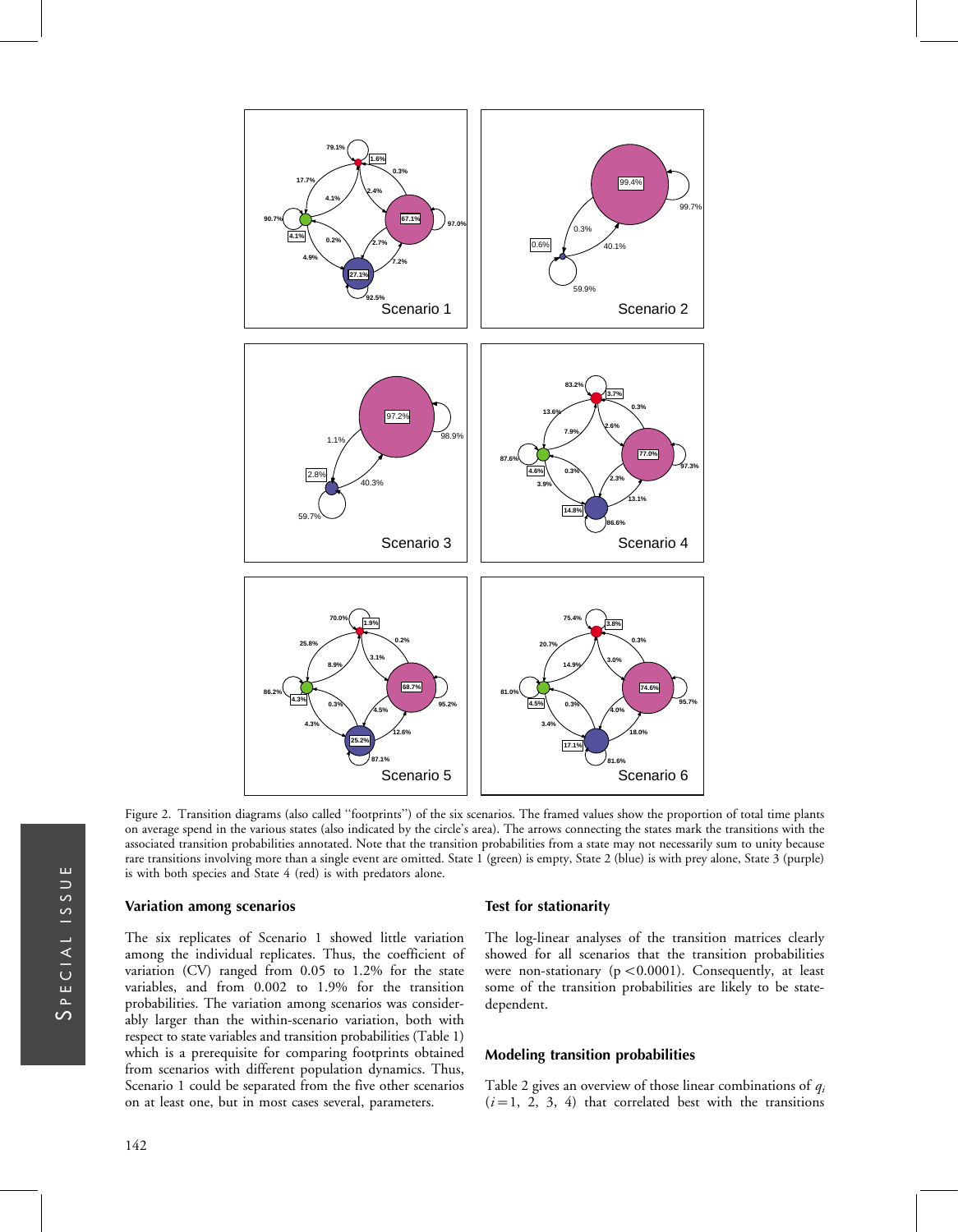| Table 1. Comparisons between Scenario 1 and the five other scenarios. Values in bold fall outside the 95% confidence limits for Scenario 1 obtained from six replicated runs. $q_1$ =per cent of plants in<br>State 1 (neither prey nor predators), $q_2$ = per cent of plants in State 2<br>estimated probability that a plant in state <i>j</i> at day <i>t</i> will be in state <i>i</i> |         |                                       |                                           |         |                                                                                                                                                                                                                                                                                                                                                                                                                                                                                                                                   |                                                                 |                     | (only prey), $q_3$ = per cent of plants in State 3 (both prey and predators), $q_4$ = per cent of plants in State 4 (only predators), $a_j$ is the (i, j = 1, 2, 3, 4) at day t+1. |           |                                                            |                                                                                               |                                      |            |            |                                                                                                                                                                                                                                                                                           |                                                           |                                                                                 |          |          |                                                  |
|---------------------------------------------------------------------------------------------------------------------------------------------------------------------------------------------------------------------------------------------------------------------------------------------------------------------------------------------------------------------------------------------|---------|---------------------------------------|-------------------------------------------|---------|-----------------------------------------------------------------------------------------------------------------------------------------------------------------------------------------------------------------------------------------------------------------------------------------------------------------------------------------------------------------------------------------------------------------------------------------------------------------------------------------------------------------------------------|-----------------------------------------------------------------|---------------------|------------------------------------------------------------------------------------------------------------------------------------------------------------------------------------|-----------|------------------------------------------------------------|-----------------------------------------------------------------------------------------------|--------------------------------------|------------|------------|-------------------------------------------------------------------------------------------------------------------------------------------------------------------------------------------------------------------------------------------------------------------------------------------|-----------------------------------------------------------|---------------------------------------------------------------------------------|----------|----------|--------------------------------------------------|
| Scenario                                                                                                                                                                                                                                                                                                                                                                                    |         |                                       | States (%)                                |         |                                                                                                                                                                                                                                                                                                                                                                                                                                                                                                                                   |                                                                 |                     |                                                                                                                                                                                    |           |                                                            |                                                                                               | Transition probabilities (%)         |            |            |                                                                                                                                                                                                                                                                                           |                                                           |                                                                                 |          |          |                                                  |
|                                                                                                                                                                                                                                                                                                                                                                                             |         | $q_2$                                 | o<br>G                                    | $q_4$   |                                                                                                                                                                                                                                                                                                                                                                                                                                                                                                                                   | $a_{21}$                                                        | $\overline{a}_{31}$ | $a_{41}$                                                                                                                                                                           | $a_{12}$  | $a_{22}$                                                   | $a_{32}$                                                                                      | $a_{42}$                             | $a_{13}$   | $a_{23}$   | $a_{33}$                                                                                                                                                                                                                                                                                  | $a_{43}$                                                  | $a_{14}$                                                                        | $a_{24}$ | $a_{34}$ | $a_{44}$                                         |
| Scenario 1 (avg)                                                                                                                                                                                                                                                                                                                                                                            | $-10.1$ |                                       | 67.12                                     |         | 90.72                                                                                                                                                                                                                                                                                                                                                                                                                                                                                                                             |                                                                 |                     |                                                                                                                                                                                    |           |                                                            |                                                                                               |                                      |            |            |                                                                                                                                                                                                                                                                                           |                                                           |                                                                                 |          |          |                                                  |
| ower limit                                                                                                                                                                                                                                                                                                                                                                                  |         |                                       |                                           | 29      |                                                                                                                                                                                                                                                                                                                                                                                                                                                                                                                                   |                                                                 |                     |                                                                                                                                                                                    |           |                                                            |                                                                                               |                                      |            |            |                                                                                                                                                                                                                                                                                           |                                                           |                                                                                 |          |          |                                                  |
|                                                                                                                                                                                                                                                                                                                                                                                             |         |                                       |                                           | 2.00    |                                                                                                                                                                                                                                                                                                                                                                                                                                                                                                                                   |                                                                 |                     |                                                                                                                                                                                    |           |                                                            |                                                                                               |                                      |            |            |                                                                                                                                                                                                                                                                                           |                                                           |                                                                                 |          |          |                                                  |
| upper limit<br>Scenario 2                                                                                                                                                                                                                                                                                                                                                                   |         |                                       |                                           | 0.00000 |                                                                                                                                                                                                                                                                                                                                                                                                                                                                                                                                   |                                                                 |                     |                                                                                                                                                                                    |           |                                                            |                                                                                               |                                      |            |            |                                                                                                                                                                                                                                                                                           |                                                           |                                                                                 |          |          |                                                  |
| Scenario 3                                                                                                                                                                                                                                                                                                                                                                                  |         | 09<br>21.89 <b>65<br/>22.99.14.76</b> |                                           |         |                                                                                                                                                                                                                                                                                                                                                                                                                                                                                                                                   |                                                                 |                     |                                                                                                                                                                                    |           |                                                            |                                                                                               |                                      |            |            |                                                                                                                                                                                                                                                                                           |                                                           |                                                                                 |          |          |                                                  |
| Scenario 4                                                                                                                                                                                                                                                                                                                                                                                  |         |                                       |                                           | 3.70    |                                                                                                                                                                                                                                                                                                                                                                                                                                                                                                                                   |                                                                 |                     |                                                                                                                                                                                    |           |                                                            |                                                                                               |                                      |            |            |                                                                                                                                                                                                                                                                                           |                                                           |                                                                                 |          |          |                                                  |
| Scenario 5                                                                                                                                                                                                                                                                                                                                                                                  |         | 25.15                                 | 09.70<br>74.97<br>89.24<br>76.99<br>74.65 | 89.     | $\begin{array}{@{}c@{\thinspace}c@{\thinspace}c@{\thinspace}c@{\thinspace}c@{\thinspace}c@{\thinspace}c@{\thinspace}c@{\thinspace}c@{\thinspace}c@{\thinspace}c@{\thinspace}c@{\thinspace}c@{\thinspace}c@{\thinspace}c@{\thinspace}c@{\thinspace}c@{\thinspace}c@{\thinspace}c@{\thinspace}c@{\thinspace}c@{\thinspace}c@{\thinspace}c@{\thinspace}c@{\thinspace}c@{\thinspace}c@{\thinspace}c@{\thinspace}c@{\thinspace}c@{\thinspace}c@{\thinspace}c@{\thinspace}c@{\thinspace}c@{\thinspace}c@{\thinspace}c@{\thinspace}c@{\$ | 858888325<br>4 m <b>6 0 0</b> 0 m 4 m<br>4 m 6 <b>0 0</b> m 4 m | 2779809355          |                                                                                                                                                                                    | 898888534 | 32.52<br>20.73. <b>82.75</b><br>20.88.88.57<br>20.88.88.88 | $7.46$<br>$7.47$<br>$-5.38$<br>$-5.38$<br>$-5.39$<br>$-5.59$<br>$-5.59$<br>$-5.59$<br>$-5.59$ | 858 <b>88888</b><br>868 <b>88888</b> | 0.53880333 | 2458977789 | $\frac{25}{25}$<br>$\frac{27}{25}$<br>$\frac{27}{25}$<br>$\frac{27}{25}$<br>$\frac{28}{25}$<br>$\frac{27}{25}$<br>$\frac{27}{25}$<br>$\frac{27}{25}$<br>$\frac{27}{25}$<br>$\frac{27}{25}$<br>$\frac{27}{25}$<br>$\frac{27}{25}$<br>$\frac{27}{25}$<br>$\frac{27}{25}$<br>$\frac{27}{25}$ | 88 88 88 88 88<br>000 88 88 88 89 89<br>000 88 88 88 89 8 | $17.73$<br>$15.78$<br>$19.33$<br>$0.33$<br>$0.35$<br>$0.56$<br>$0.30$<br>$0.68$ |          |          | 08<br>0.334 <b>673348</b><br>0.734 <b>673348</b> |
| Scenario 6                                                                                                                                                                                                                                                                                                                                                                                  | 4.51    |                                       |                                           | 3.77    |                                                                                                                                                                                                                                                                                                                                                                                                                                                                                                                                   |                                                                 |                     |                                                                                                                                                                                    |           |                                                            |                                                                                               |                                      |            |            |                                                                                                                                                                                                                                                                                           |                                                           |                                                                                 |          |          |                                                  |
|                                                                                                                                                                                                                                                                                                                                                                                             |         |                                       |                                           |         |                                                                                                                                                                                                                                                                                                                                                                                                                                                                                                                                   |                                                                 |                     |                                                                                                                                                                                    |           |                                                            |                                                                                               |                                      |            |            |                                                                                                                                                                                                                                                                                           |                                                           |                                                                                 |          |          |                                                  |

obtained from Scenario 1. All relationships are highly significant and confirm the a priori assumption that colonization probabilities of plants without prey  $(a_{21}$  and  $a_{34}$ ) correlate with the proportion of plants already occupied by prey  $(q_2+q_3)$  and that the probabilities of plants without predators being colonized by predators  $(a_{41})$ and  $a_{32}$ ) correlate best with the proportion of plants already occupied by predators  $(q_3+q_4)$ . The probabilities that prey goes extinct depend on whether predators are present on the plant. In the absence of predators, the extinction probability  $(a_{12})$  declines with an increase in  $q_2$ , whereas  $a_{43}$  declines with an increase in  $q_3$  in the presence of predators. Similarly, the probabilities that predators go extinct depend on whether prey is present. When prey is present,  $a_{23}$ decreases as  $q_3$  increases; when there is no prey  $a_{14}$  decreases as q<sup>4</sup> increases.

The remaining transitions occurred with low frequencies and the probabilities of these transitions were all set to 0. Hence, the eight transition probabilities listed in Table 2 require estimation of 16 parameters.

Table 3 summarizes the results of the maximum likelihood analyses. All analyses except for  $a_{14}$  yielded positive values of both  $b_{ij}$  and  $c_{ij}$  (eq. 3), though  $b_{34}$  was not significantly different from 0 and was therefore replaced by 0. In the remaining six cases, setting  $b_{ij}$  equal to 0 resulted in a significant increase in AIC, which confirms that these transitions are indeed state-dependent.

The model for  $a_{21}$  indicates that empty plants will be colonized by prey with an increasing probability as the proportion of plants occupied by prey increases and will approach a maximum of ca  $9\%$   $d^{-1}$ . Likewise, the probability that an empty plant becomes occupied by predators increases with the proportion of plants already occupied by predators up to a maximum of ca  $13\% \text{ d}^{-1}$ .

The models for  $a_{12}$  and  $a_{32}$  show that transitions from plants inhabited by prey to empty plants occur with decreasing probability the higher the proportion of prey plants is, while the probability of transitions from plants with only prey to plants with both species increases with the proportion of plants already occupied by predators. The former transition is a much slower process than the latter, which has a maximum of  $>16\%$  d<sup>-1</sup>.

The models for  $a_{23}$  and  $a_{43}$  show that the transition probabilities accelerate as the proportion of plants occupied by both prey and predators approaches 0. However, the maximum probabilities for both processes are low, especially for the rate at which plants become devoid of prey  $(a_{43})$ , indicating that once a plant is inhabited by both species it takes rather long time before the predators have eradicated the prey, partly due to the fact that both prey and predators continuously immigrate to such plants.

Finally, the models for  $a_{34}$  and  $a_{14}$  show that these two probabilities can be regarded as state-independent. The parameters indicate that predators quickly disappear from plants without prey  $(a_{14} = 0.19)$ , whereas plants occupied by only predators are rather unlikely to be (re)colonized by prey  $(a_{34} = 0.0058)$ .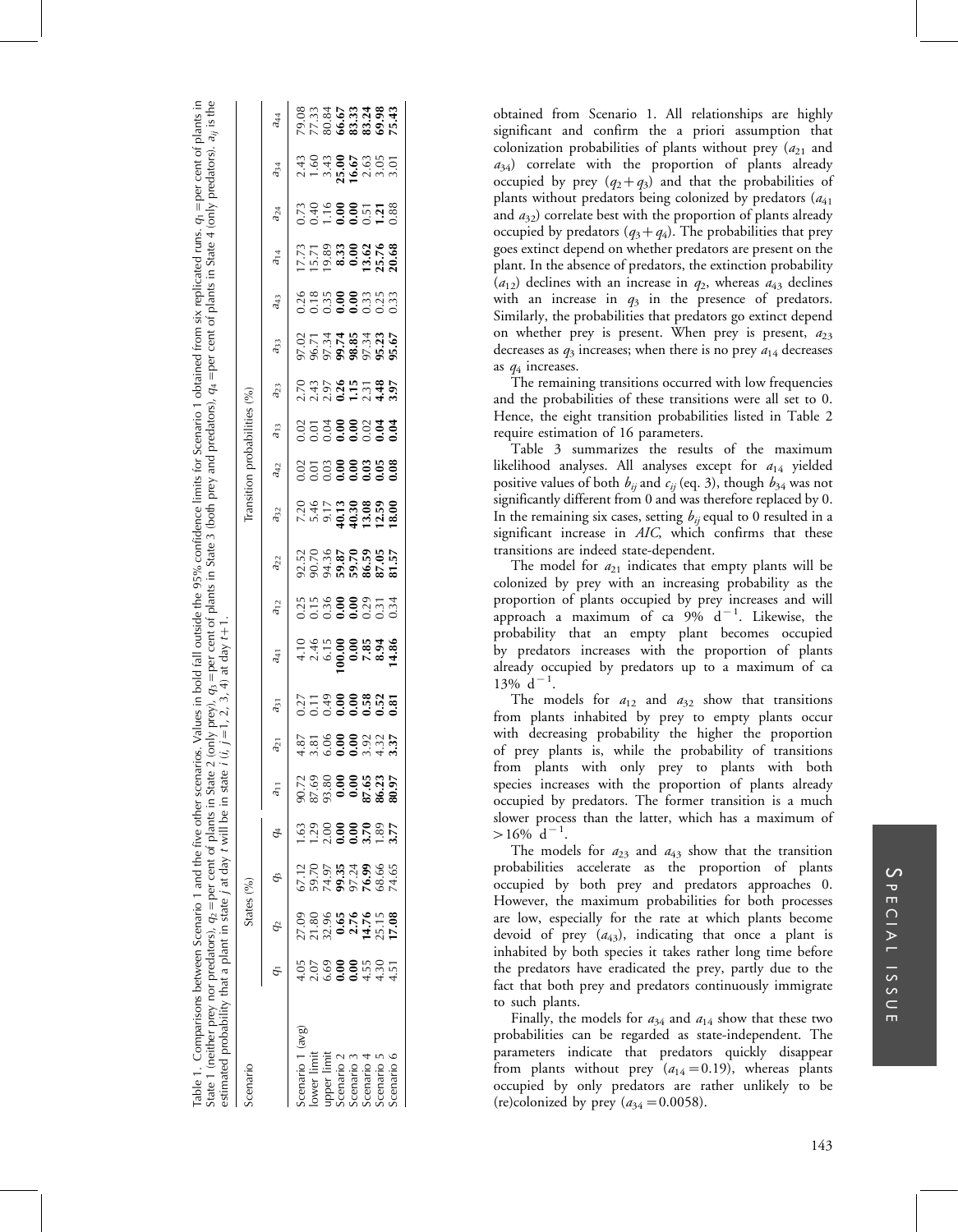

Figure 3. Upper panel: temporal variation in the distribution of plants based on Scenario 1. Lower panel: expected state distribution at time  $t$  obtained by cumulating the distributions in the upper panel and then averaging over time. Colours as in Fig. 2.

#### Matrix modeling

The exploration of the asymptotic behavior of the matrix model parameterized by means of data from Scenario 1 revealed that the long-term state distribution (denoted $q_i^*$ ) depends on the initial conditions. Hence, the model is nonergodic (Caswell 2001). Three of the asymptotic state distributions are identical to the initial state distributions and occur when the systems starts in a completely synchronized state, i.e.  $q_1^* = q_1(0) = 1$  (all plants are clean),  $q_2^* = q_2(0) = 1$  (all plants are occupied by prey) or  $q_3^* =$  $q_3(0) = 1$  (all plants are occupied by both prey and predators). The fourth synchronized state with all plants occupied by predators alone (i.e.  $q_4^* = q_4(0) = 1$ ) of course quickly leads to an equilibrium where all plants are clean (i.e.  $q_1^* = 1$ ). However, if the initial distribution is

asynchronous, i.e.  $q_i(0) < 1$  for all i, the system will converge toward one of three asymptotic states (Fig. 4): a) extinction of both species, b) extinction of predators and a very high (99.95%) frequency of prey-infested plants, and c) coexistence of both species with 4.46% of the plants in State 1, 21.67% in State 2, 71.26% in State 3, and 2.61% in State 4. Outcome (a) occurred in 44% of the cases and was associated with combinations where the initial proportion of plants with prey was low relative to the proportion of plants with predators. Outcome (b) occurred in 35% of the cases and was associated with combinations where the initial proportion of plants with prey was high and the proportion with predators low. Finally, outcome (c) occurred in 21% of the cases and was associated with combinations where the initial proportions of plants with prey  $(q_2(0)+q_3(0))$  and with predators  $(q_3(0)+q_4(0))$  were both high. In particular, all cases where  $0.64 \leq q_3(0) < 1$ lead to outcome (c) irrespective of the three other states. Outcome (c) agrees well with that obtained from the simulation model (Fig. 3 lower panel), although 3000 d of simulation is not sufficient for the system to attain a steadystate distribution.

# **Discussion**

Our preliminary study, based on a single specific model and a few characteristic scenarios, has demonstrated that complex population dynamics can be summarized by means of simple state transition diagrams which are likely to represent ''footprints'' of the underlying population processes. Thus, the footprints of predator-prey dynamics are composed by merely four state variables, each representing presence/absence of prey and predators, as well as the connections between these states. Connectivity is expressed in terms of transition probabilities which provide information about the turn-over rates of the states. This may serve as a diagnostic tool in biological control programmes, because the time elapsing from a plant becomes infested with a pest organism to it is found by a natural enemy is often crucial (Huffaker and Messenger 1964). Likewise, turn-over rates can be used to forecast the risk of local extinctions, a factor that may influence the persistence of species living in fragmented habitats (Burkey 1989). In fact, many metapopulation (Hanski 1999) and biogeographical studies (Soberón 2010) rely on incidence data only, and in such cases it can be valuable if a link from this type of data

Table 2. List of functions yielding the highest positive Spearman correlation coefficient between state variables (q<sub>i</sub>) and transition probabilities (a<sub>ij</sub>) obtained from Scenario 1. The functions tested comprise all linear combinations of  $q_i$  (i.e.  $q_1$ ,  $q_2$ ,  $q_3$ ,  $q_4$ ,  $q_1+q_2$ ,  $q_1+q_3$ ,  $q_1+q_4$ ,  $q_2+q_3$ ,  $q_2+q_4$ ,  $q_3+q_4$ ,  $1-q_1$ ,  $1-q_2$ ,  $1-q_3$ , and  $1-q_4$ ) except  $q_1+q_2+q_3+q_4=1$ .

| Transition probability $(a_{ii})$ | Function $(L_{ii}(q))$     | Corr. coeff. $(rs)$ | Sample size $(n)$ | p        |
|-----------------------------------|----------------------------|---------------------|-------------------|----------|
| $a_{21}$                          | $c_{21}(q_2+q_3)^{b_{21}}$ | 0.809               | 964               | < 0.0001 |
| $a_{41}$                          | $c_{41}(q_3+q_4)^{b_{41}}$ | 0.627               | 824               | < 0.0001 |
| $a_{12}$                          | $c_{12}(1-q_2)^{b_{12}}$   | 0.716               | 448               | < 0.0001 |
| $a_{32}$                          | $c_{32}(q_3+q_4)^{b_{32}}$ | 0.775               | 1979              | < 0.0001 |
| $a_{23}$                          | $c_{23}(1-q_3)^{b_{23}}$   | 0.474               | 1869              | < 0.0001 |
| $a_{43}$                          | $c_{43}(1-q_3)^{b_{43}}$   | 0.546               | 817               | < 0.0001 |
| $a_{34}$                          | $c_{34}(q_2+q_3)^{b_{34}}$ | 0.475               | 255               | < 0.0001 |
| $a_{14}$                          | $c_{14}(1-q_4)^{b_{14}}$   | 0.462               | 1040              | < 0.0001 |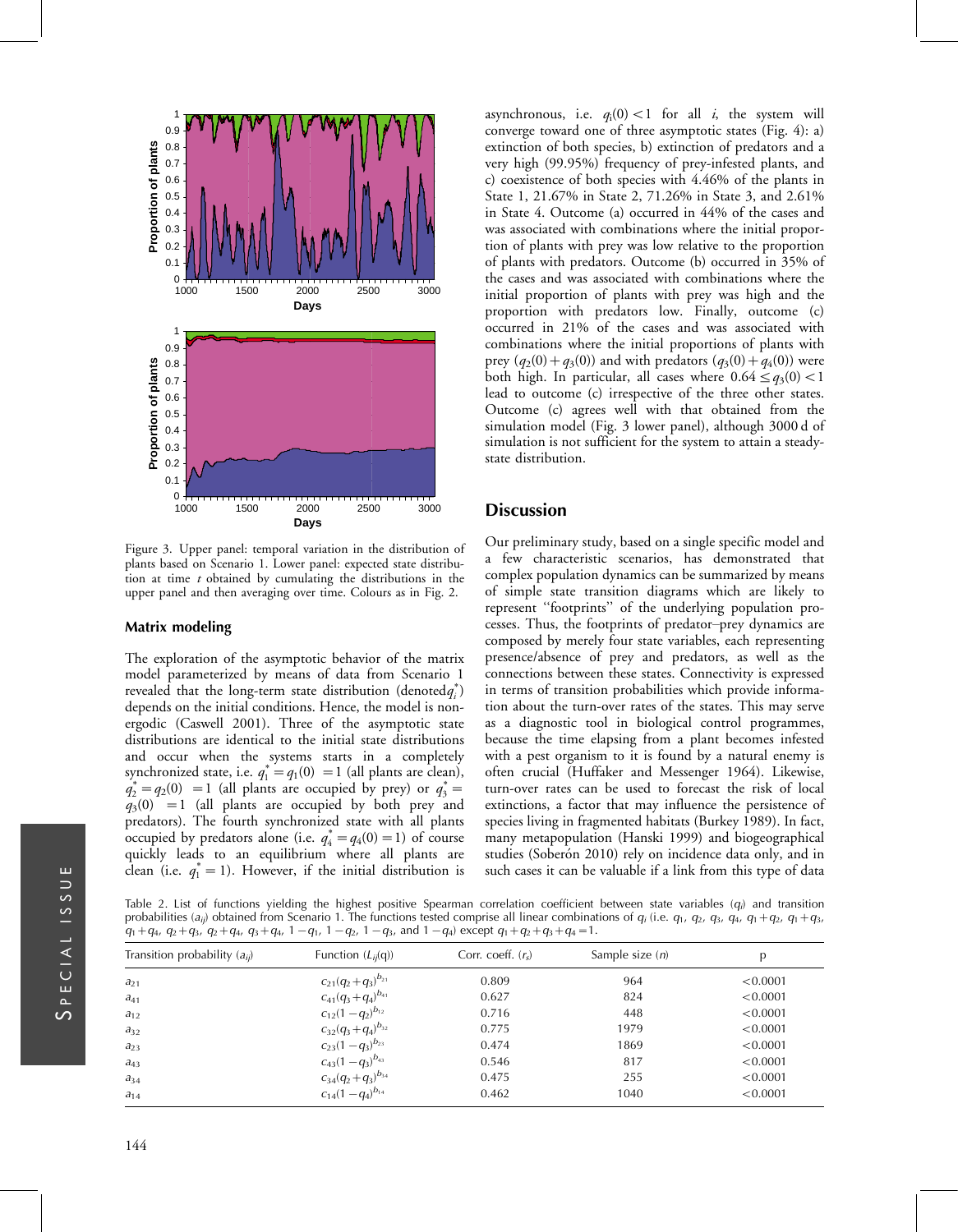Table 3. Maximum likelihood estimates of the parameters used to model the state-dependent transition probabilities in Table 2 obtained from Scenario 1.  $b_{ij}$  is either estimated to be 0 (as for  $\hat{a}_{14}$ ) or to be so close to 0 (as for  $\hat{a}_{34}$ ) that it can be set to 0 (i.e. the transition probability is state-independent). p is the probability that a state-dependent and a state-independent model are equally good to fit data. State-dependent probabilities are only used if  $p < 0.05$ .

| Transition probability $(a_{ii})$ | $b_{ii}$ | $c_{ii}$ | $\triangle$ AIC |        |          |
|-----------------------------------|----------|----------|-----------------|--------|----------|
| $\hat{a}_{21}$                    | 4.542    | 0.088    | 242.2           | 483.7  | < 0.0001 |
| $\hat{a}_{41}$                    | 2.378    | 0.134    | 445.2           | 967.4  | < 0.0001 |
| $\hat{a}_{12}$                    | 0.596    | 0.0041   | 18.4            | 36.8   | < 0.0001 |
| $\hat{a}_{32}$                    | 1.477    | 0.163    | 2818.3          | 5636.5 | < 0.0001 |
| $\hat{a}_{23}$                    | 0.627    | 0.063    | 1288.8          | 2577.6 | < 0.0001 |
| $\hat{a}_{43}$                    | 0.209    | 0.0040   | 19.2            | 38.3   | < 0.0001 |
| $\hat{a}_{34}$                    |          | 0.0058   | 0.027           | 0.053  | 0.82     |
| $\hat{a}_{14}$                    |          | 0.190    |                 |        |          |



Figure 4. Predictions for Scenario 1 based on the matrix model (eq. 1) and with parameter values given in Table 3 for three different initial state distributions. Upper panel: 40% in State 1, 10% in State 2, 30% in State 3, and 20% in State 4. Middle panel: 40% in State 1, 30% in State 2, 20% in State 3, and 10% in State 4. Lower panel: 20% in State 1, 40% in State 2, 30% in State 3, and 10% in State 4. Colours as in Fig. 2.

and back to the underlying population dynamics can be established via the footprints.

In this study we used plants as the units of measurement. However, the footprints obtained from Scenarios 2 and 3 (Fig. 2) indicate that this spatial unit may not be optimal because State 3 dominates at the expense of especially State 1 and 4. Thus, using a smaller spatial scale (e.g. a leaf as in Nachman 1999) will increase the proportion of the empty patches and patches occupied by only a single species. Applying a smaller scale would also make sampling easier and increase the creditability of absences (Soberón 2010). On the other hand, if sampling units become very small, occupied patches will become too rare. It is therefore important to choose an appropriate spatial unit for measuring and interpreting spatial dynamics (Wiens 1989, Rahbek 2005).

The transition matrices were found to be non-stationary, confirming our expectation that at least some of the transition probabilities vary with time. As Gurney and Nisbet (1978), we assumed that the temporal variations in transition probabilities are due to feed-backs between state variables and transition probabilities, although the relationships linking them are not necessarily linear (as assumed by Gurney and Nisbet 1978). By fitting a generic model to the transition probabilities obtained from Scenario 1 we were able to describe this non-stationarity: the results demonstrate a strong positive feed-back between the chance that an empty plant becomes colonized by prey and the proportion of plants already occupied by prey. Likewise, plants without predators will quickly become occupied by predators when this species already inhabits the majority of plants.

Extinction probabilities, on the other hand, were not always state-dependent. In the cases where extinction probabilities were found to be state-dependent, the functional relationships show that extinction probability increases as the number of extant populations declines. This creates positive feedbacks which tend to accelerate existing trends and make the system sensitive to perturbations that eventually lead to extinction. The stability analysis revealed that the projection model based on Scenario 1 is nonergodic, i.e. its asymptotic state distribution depends on its initial state (Caswell 2001). Six different equilibria were identified: a) all plants are clean, b) all plants are inhabited by prey, c) all plants are occupied by both prey and predators, d) 99.95% plants are occupied by prey while the remaining are clean, and e) 4.46% of the plants are clean, 21.67% infested with prey alone, 71.26% with both prey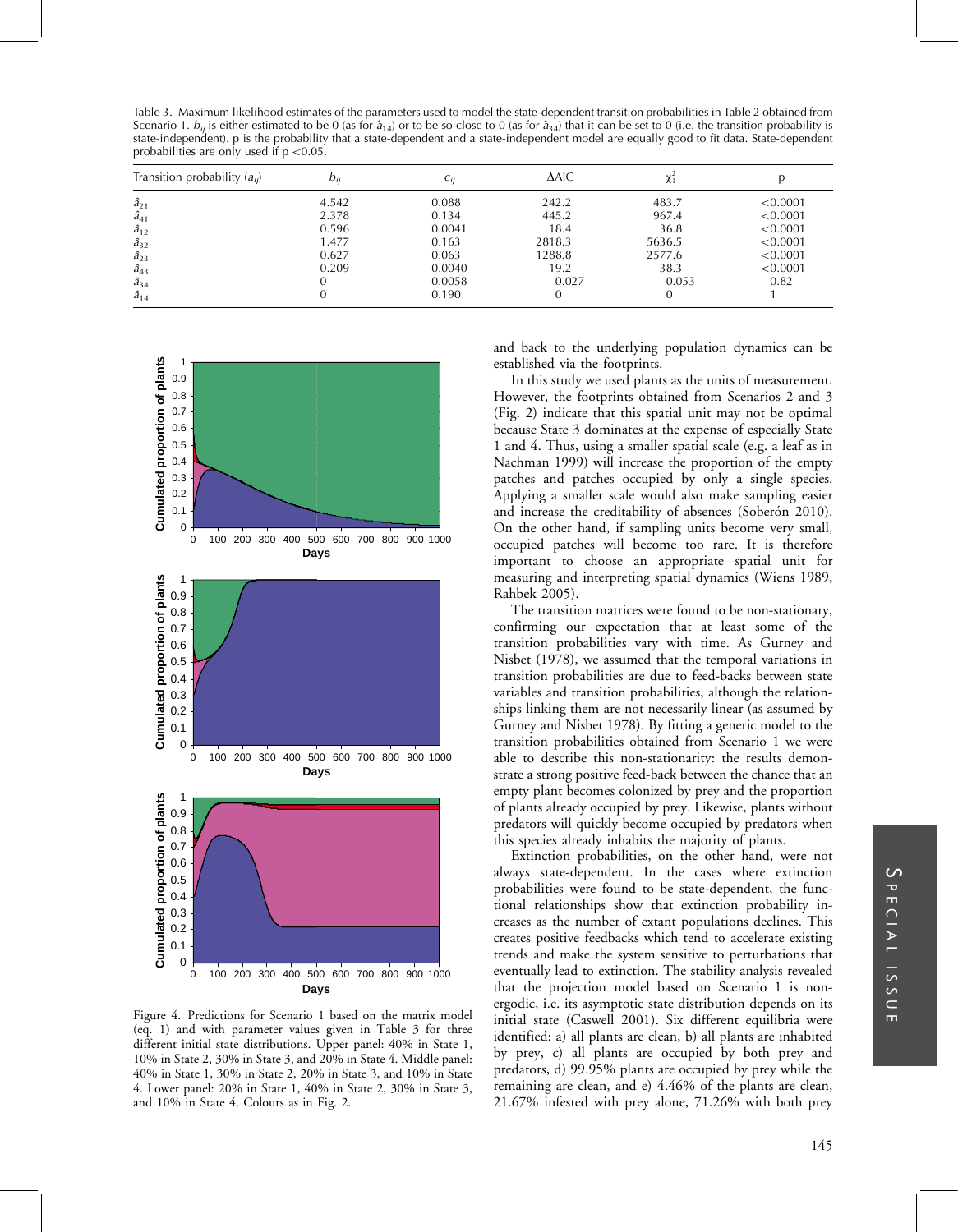and predators and 2.61% with predators alone. Case a is trivial, while case b and c represent unstable equilibria because infinitely small deviations from equilibrium will change case b to case d and case c to case e. From a biological point of view case b and c represent artifacts, which can be attributed, at least partly, to the fact that the model does not explicitly incorporate plant condition, which means that plants can host high densities of prey without suffering permanent damage.

The advantages of using model-generated data to parameterize a discrete state model are: 1) it is a quick and easy way of obtaining lots of detailed data, 2) we know exactly the processes that have produced these data, and 3) we do not need to worry about sampling error (cf. Gaston and McArdle 1994). Consequently, we can be quite confident that the estimated parameters are representative for the studied system. However, the drawback of using artificial data is that they can never be more correct than the model that has generated them. Complex simulation models, irrespective of how realistic they are, or believed to be, will always represent unrealistic simplifications that can bias the results. Thus, by using simulated data to parameterize a Markov chain model, we risk to exaggerate errors already present in the simulated data. It is therefore important to validate model predictions against real data originating from field studies before the model is used for practical purposes.

It is possible to parameterize discrete state transition models directly from field data (Woolhouse and Harmsen 1989). However, field data are likely to be too coarsegrained unless sampling takes place with very short (e.g. daily) intervals, and to be influenced by factors that cannot be controlled by the experimenter such as the weather. In contrast, a simulation model can be developed by means of data obtained from specific experiments conducted under controlled conditions.

Clements and Harmsen (1991) used a mechanistic simulation model to complement an empirical transition matrix model of an acarine predator-prey system and concluded that the transition matrix produced accurate predictions, but could not provide information on what will happen if the system under study was subject to manipulation. In contrast, the mechanistic (or reductionist) simulation approach provided information on how complex biological interactions affect population dynamics, but could not be used as a predictive tool.

The projection matrix employed in this paper simulates the system deterministically, by regarding the transition probabilities as the expected rates of state transitions. However, if the system consists of a finite number of patches (plants) and especially if this number is small, stochastic phenomena may play an important role (Nisbet and Gurney 1982). Even if the environment is constant, endogenous stochastic processes like extinctions and colonizations will perturb the system and, depending on its current state, be able to push it from one stability domain to another. Such sudden shifts in predator-prey dynamics have been observed in experimental studies of spider mites and predatory mites (van de Klashorst et al. 1992, Janssen et al. 1997, McCauley et al. 2000) and do also occur when the system is modeled by means of a stochastic simulation model (Nachman 1987b).

The deterministic projection model can be made stochastic by using Monte Carlo methods to generate the actual number of transitions in a system consisting of N plants based on the multinomial distribution (Supplementary material eq. S1). In a following paper we plan to pursue this approach in order to develop a stochastic version of a discrete state transition model that can be used as a tactical tool to forecast short and long-term changes in the system. The reliability of the predictions will be evaluated on basis of the amount information available at day 0 (depends on sample size) and the length of the forecasted period. Finally, it should be noted that although the matrix model only needs input data on a classification scale (i.e. presence/absence) and yields predictions on the same scale, proportions of sampling units with prey and/or predators can easily be converted to densities using regression models based on e.g. the negative binomial distribution (Wilson and Gerrard 1971) or the Weibull distribution (Nachman 1984).

# References

- Anderson, T. W. and Goodman, L. A. 1957. Statistical inference about Markov chains. - Ann. Math. Stat. 28: 89-110.
- Burkey, T. V. 1989. Extinction in nature reserves: the effect of fragmentation and the importance of migration between reserve fragments. - Oikos 55: 75-81.
- Caswell, H. 2001. Matrix population models. Sinauer.
- Clements, D. R. and Harmsen, R. 1991. A mechanistic simulation to complement an empirical transition matrix model of acarine population dynamics. - Ecol. Model. 59: 257-277.
- Dharmadhikari, S. W. 1963. Functions of finite Markov chains. - Ann. Math. Stat. 34: 1022-1032.
- Gaston, K. J. and McArdle, B. H. 1994. The temporal variability of animal abundance: measures, methods and patterns. Phil. Trans. R. Soc. B 345: 335-358.
- Gurney, W. S. C and Nisbet, R. M. 1978. Predator-prey fluctuations in patchy environments.  $-$  J. Anim. Ecol. 47:  $85 - 102$ .
- Gurney, W. S. C. et al. 1998. Circles and spirals: population persistence in a spatially explicit predator-prey model. Ecology 79: 2516-2539.

Hanski., I. 1999. Metapopulation ecology. - Oxford Univ. Press.

- Helle, W. and Sabelis, M. W. 1985. Spider mites. Their biology, natural enemies and control. Elsevier.
- Hilborn, R. and Mangel, M. 1997. The ecological detective. - Princeton Univ. Press.
- Holling, C. S. 1959. Some characteristics of simple types of predation and parasitism.  $-$  Can. Entomol. 91: 385-398.
- Huffaker, C. B. 1958. Experimental studies of predation: dispersal factors and predator-prey oscillations.  $-$  Hilgardia 27: 343-383.
- Huffaker, C. B. and Messenger, P. S. 1964. The concept and significance of natural control.  $-$  In: DeBach, P. (ed.), Biological control of insect pests & weeds. Chapman and Hall, pp. 74-117.
- Huffaker, C. B. et al. 1963. Experimental studies on predation: complex dispersion and levels of food in acarine predator-prey interaction.  $-$  Hilgardia 34: 305-330.
- Janssen, A. et al. 1997. Metapopulation dynamics of a persisting predator-prey system in the laboratory: time-series analysis. Exp. Appl. Acarol. 21: 415-430.
- Levins, R. 1969. Some demographic and genetic consequences of environmental heterogeneity for biological control. - Bull. Entomol. Soc. Am. 15: 237-240.